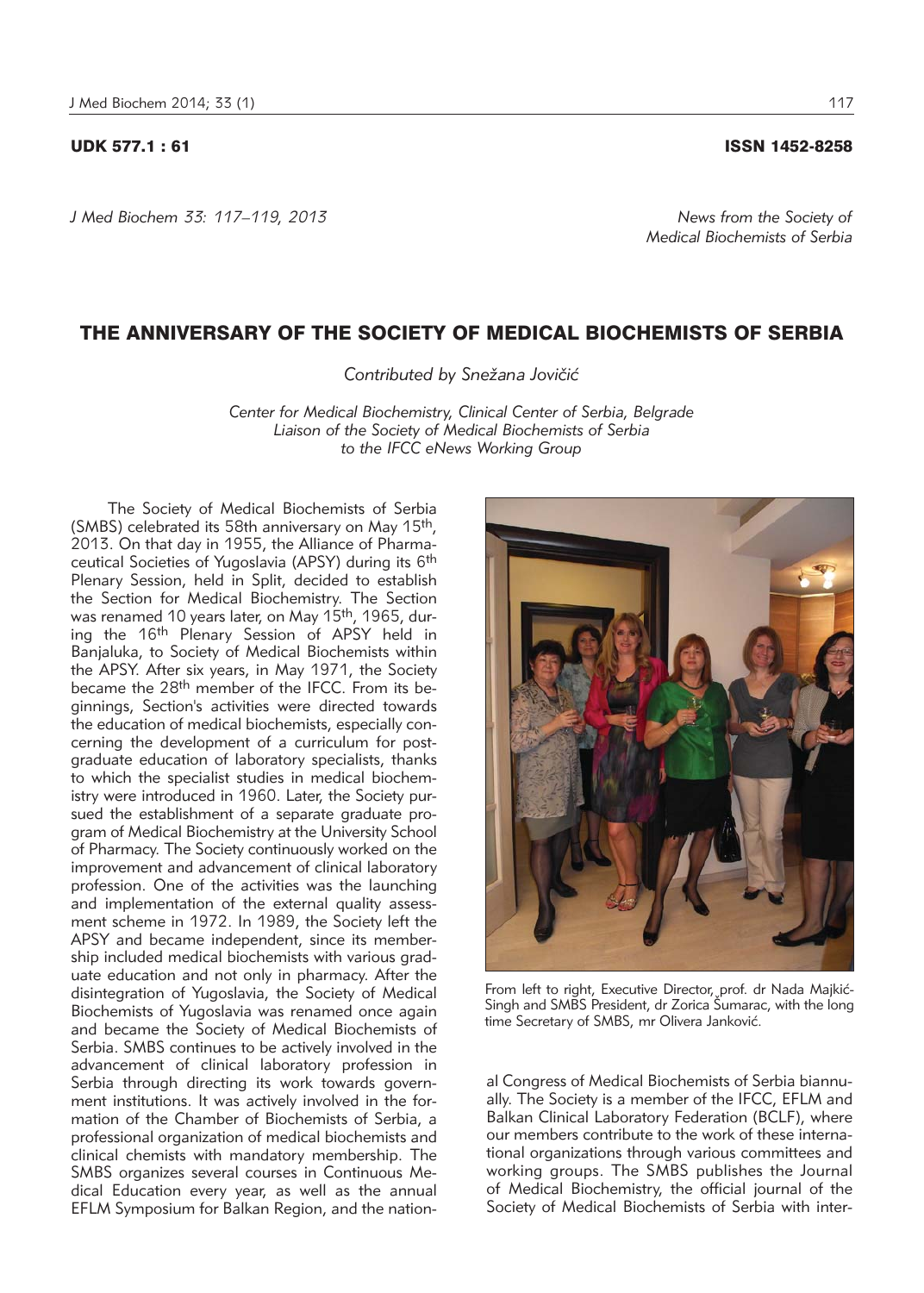national peer-review. The Journal publishes original scientific and specialized articles on all aspects of clinical chemistry, medical biochemistry and the related scientific disciplines where chemistry, biochemistry, molecular biology and immunochemistry are dealing with the study of normal and pathologic processes in human beings. The Journal is published four times a year and its 2012 impact factor is 1.084 (http://www.degruyter.com/view/j/jomb).

The SMBS celebrated its 58<sup>th</sup> anniversary in new offices with guests from organizations to whose work it has contributed and which have aided its work – Dean and professors of the University School of Pharmacy in Belgrade, Director of the Chamber of

Biochemists of Serbia, Director of the Chamber of Pharmacists of Serbia, President of the Pharmaceutical Association of Serbia, and many representatives of the clinical laboratory industry. During this gathering, Executive Director and longtime President, Prof Dr Nada Majkić-Singh reminded the guests about the Society's beginnings and growth. Also, on this occasion, the Society's renewed web page was presented (http://www.dmbj.org.rs) by the newly elected President Dr Zorica Šumarac, emphasizing that it will improve and facilitate communication with members through numerous new contents. After more than half a century of fruitful work, the SMBS continues to be the leader and support for clinical laboratory professionals in Serbia.



Prof Dr Nada Majkić-Singh addresses the gathering.